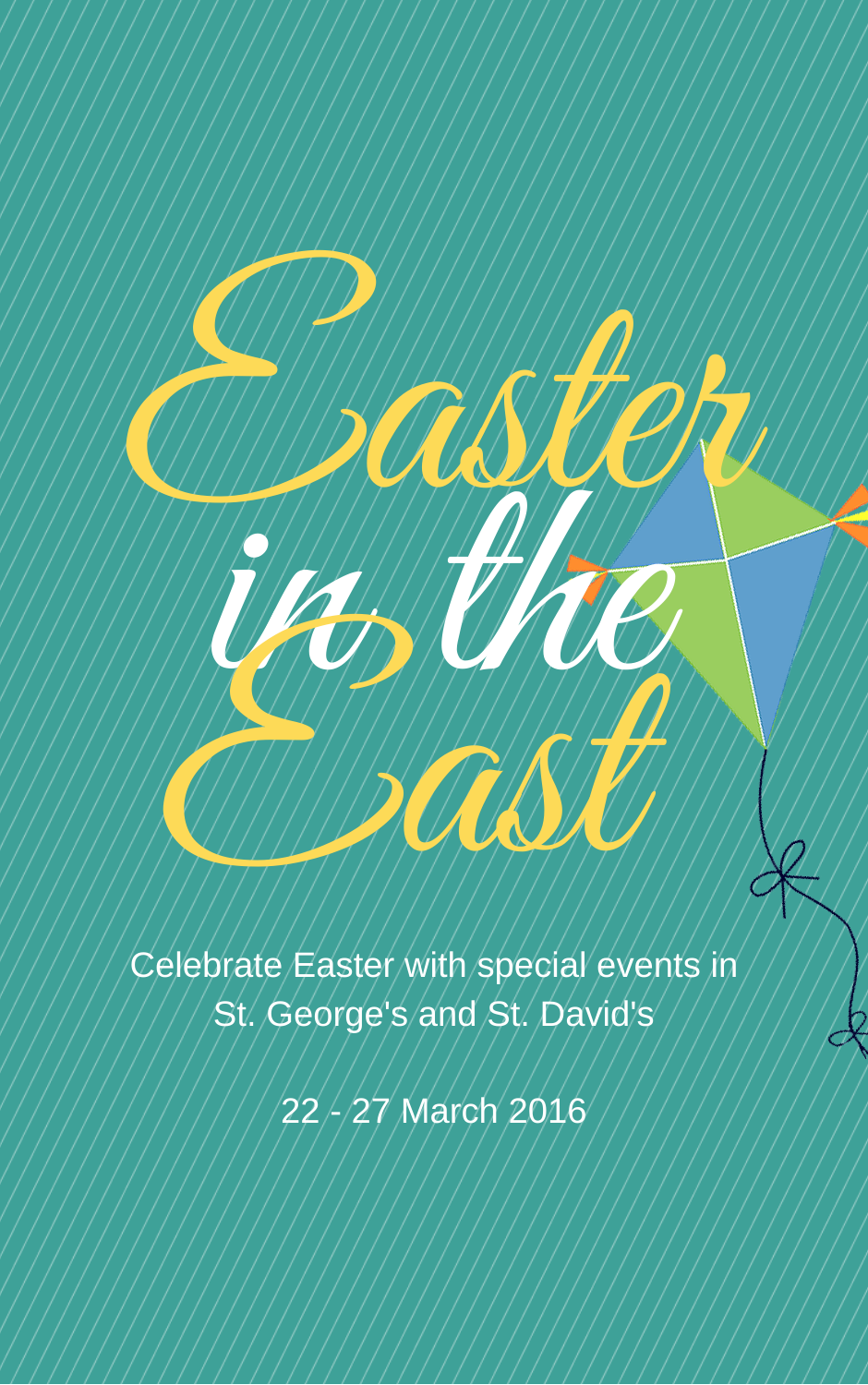Wednesday, March 23

## **Bermuda Baked: 5.30 7.30pm**

Tuesday, March 22

St. George's award-winning Sweet Saak Bakery can teach you to make traditional Bermudian Easter meal, fish cakes and hot cross buns! \$45/person includes instructional 2-hr class, recipe card, ingredients, finished products, snacks and fun! To book email info@sweetsaak.bm or call 441.297.0663

Make your own Bermuda Kite, a Good Friday tradition! Master kite-maker and young St. Georgian Ardon Heyliger will guide you through the amazing art and science of Bermuda's kites. \$45/person includes instructional 2-hr class, kite-making supplies, your finished kite, snacks and fun! To book email info@hub1tourism.com or call 441.705.1838

### **Kites with Ardon: 5.00 7.00pm**

**St. George's Cricket Club 5k Walk Around the Towne: 9.00 10.00am** Join our community club for their annual fundraising walk! This family-friendly activity will began and end at historic St. George's Cricket Club and lead you around the olde towne. \$15/adults. \$5/17 and under. \$30/families of 4 or more. To register email stgeorgescc@logic.bm or call 441.297.0374.

Good Friday, March 25

**East End Ministerial Alliance presents 'Jesus' Walk to Calvary': 10.45am 12.30pm** Follow in Jesus footsteps and witness his crucifixion as part of this annual religious pageant and reenactment. The Walk to Calvary starts at Ebenezer Methodist Church, visits several churches including Stella Maris, The Unfinished Church and Their Majesties Chappel St. Peter's Church, and ends with the 'Crucifixion' at Ordnance Island. For more information email transformingarts@gmail.com.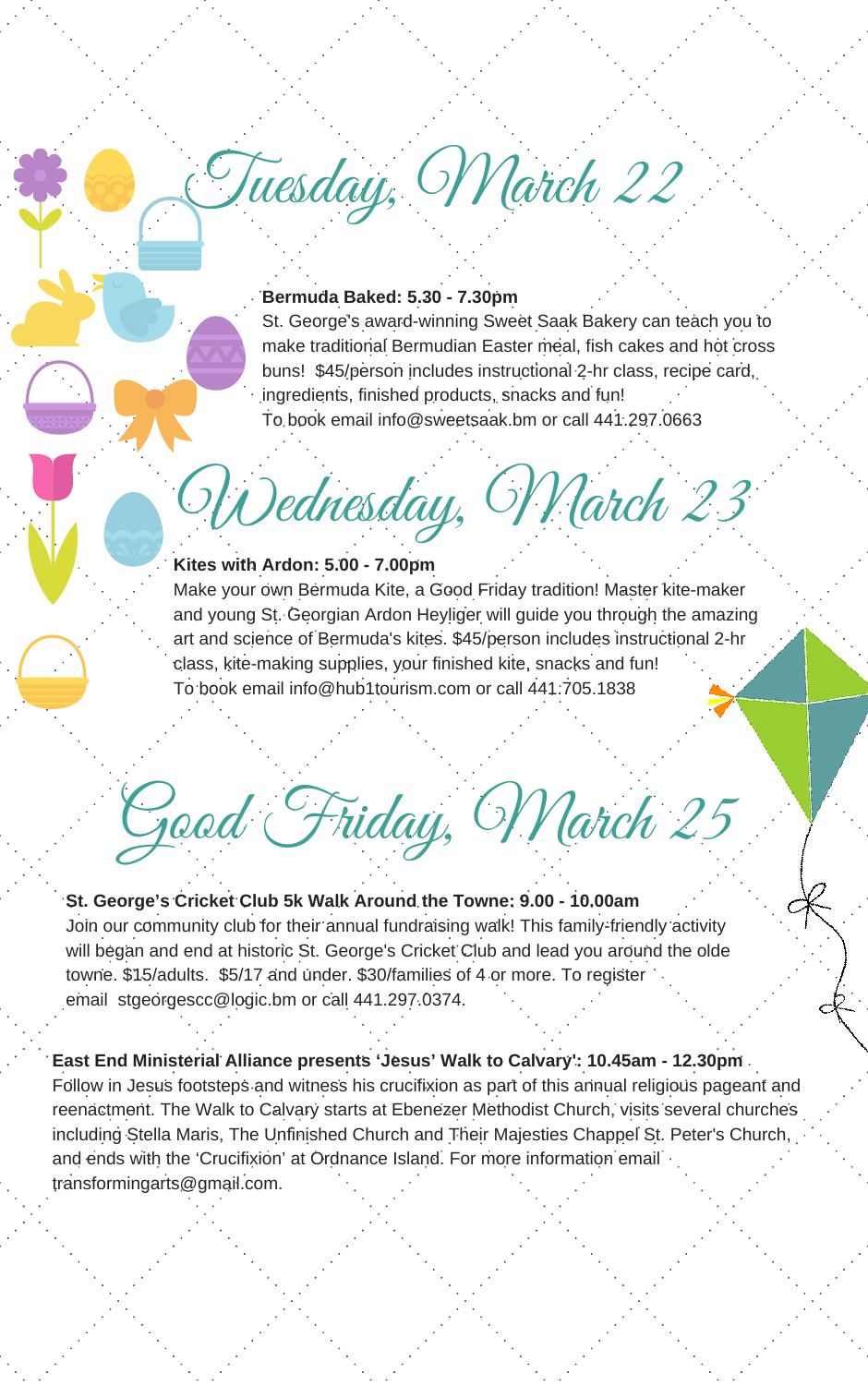**St. David's Cricket Club Gilbert Lamb Fun Day: 11.00am 6.00pm** Don't miss one of the biggest Good Friday celebrations in Bermuda! The annual Gilbert Lamb Day has music, games, kite flying, and the always popular Mohawk Grande Prix Go-Kart race and Ranging Bike Races. Tons of food, drinks and toys for sale. For more information email stdavidsccc@gmail.com.

#### **Gombeys Clearwater Beach: ALL DAY**

Come chill out at the beach! There'll be music, food, full bar, water toys, and plenty of cool vibes. They'll be open from early and rocking til at least 8pm, but as long as people are hanging out, the Gombeys crew will stay open! Email sunbeam@northrock.bm or call 441.293.5092 or 441.734.0858 for more information.

\* Please note kite-flying will not be allowed due to close proximity with airport.

### **The Kennel Boys at Griffin's Restaurant: 8.00 – 11.00pm**

Rock along to LIVE MUSIC at St. George's Club's Griffin's Restaurant with one of Bermuda's most-loved bands, The Kennel Boys! Dance the night away and enjoy special menu items alongside specialty cocktails. For more information email piero@stgeorgesclub.com or call 441.297.4235.

**St. George's Cricket Club Family Fun Day 2.00pm 6.00pm (with club open til 10pm)** Bring your whole family for a day of kite-flying, music, and games at St. George's Cricket Club, with food and refreshments on sale. Afterwards, hang out at the club for more music and dancing. Email stgeorgescc@logic.bm or call 441.297.0374 for more information.

# More Good Friday, March 25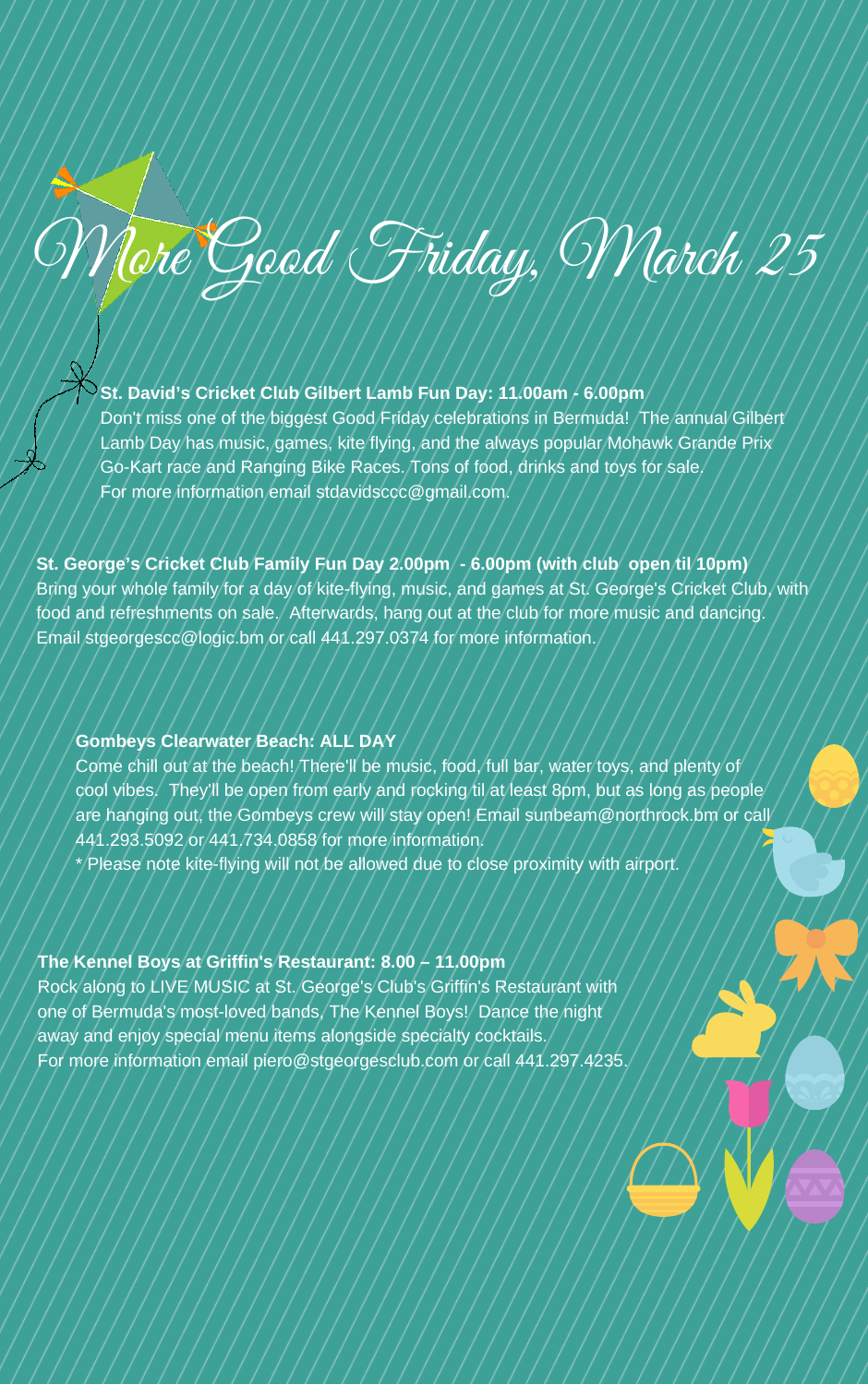**Sunrise Service at Ordnance Island: 6.307.30am**

The East End Ministerial Alliance will host a special 'Sunrise Service' on Easter Sunday, with a Hot Cross Bun breakfast to follow. Email ebenezer@methodist.bm.

S**pecial Easter Services at East End Churches**

**Chapel of Ease** 9.00am #20 Chapel of Ease Road, St. David's

**Ebenezer Methodist Church**

11.00am #9 Duke of York Street, St. George's

**Richard Allen AME Church**

8.00am Worship Service 9.30am Church School 11.00am Worship Service #23 Queen Street, St. George's

**Stella Maris**

9.00am Duke of Clarence Street, St. George's

**Their Majesties Chappel, St. Peters Church**

11.00am #33 Duke of York Street, St. George's

Holy Saturday, March 26

Easter Sunday, March 27

Where to Worship

**Community Easter Egg Hunt, Somers Garden: 2.00pm 5.00pm.** Bring your entire family out for this fun FREE event, hosted by PLP Constituency #1 branch and Senator Renee Ming JP. Your children will surely enjoy the Easter Egg Hunt, and there will also be food, baked goods, races and games!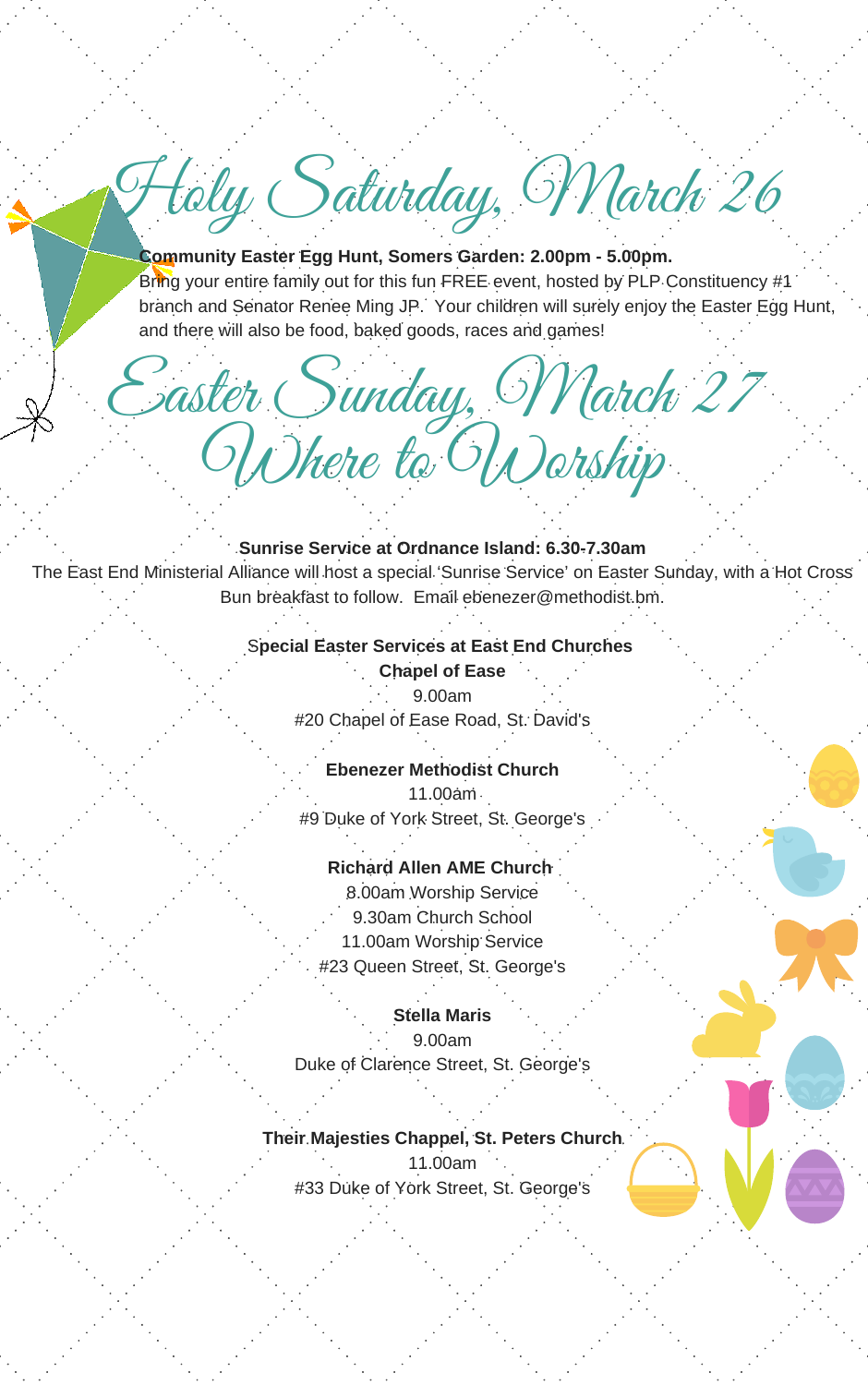**Wahoo's Bistro and Patio** GOOD FRIDAY: Lunch 11.00am 5.00pm (And yes, they'll have Fishcakes and Hot Cross Buns!) Happy Hour 5.00pm 7.00pm

Dinner 6.00pm - 10.00pm Bar open late. EASTER SUNDAY Open Regular Lunch and Dinner Hours (as above) Special Easter Menu www.wahoos.bm wahoos@logic.bm 441.297.1307

**Griffin's Restaurant** GOOD FRIDAY: Dinner 6.00pm - 10.00pm with  $LIVE/MUSIC$  FROM 8.00pm  $/$ - 11.00pm Bar open late. EASTER SUNDAY Special Easter Brunch Buffet 11.30am - 4.00pm \$55/person plus grats www.stgeorgesclub.bm piero@stgeorgesclub.com 441.297.4235.

**Tempest Bistro** Closed Good Friday EASTER SUNDAY Special Easter Lunch Menu: 11.30 - 2.30pm www.tempest.bm tempestbistro@link.bm 441.297.0861

ood Friday & Easter Sunday

**White Horse Pub and Restaurant** GOOD FRIDAY Lunch 11.30am - 3.00pm  $D$ inner 5.30pm  $/10$ pm Bar open late. EASTER SUNDAY All Day 11.00am - 10.00pm Special Easter Menu www.whitehorsebermuda.com info@whitehorsebermuda.com 441.297.1838

**Grab a Snack! Somers Supermart and Buffet** Closed Good Friday Open Easter Sunday 8.00am 6.00pm

**Yo Cherry Frozen Yogurt** Open Good Friday and Easter Sunday 10.00am 10.pm